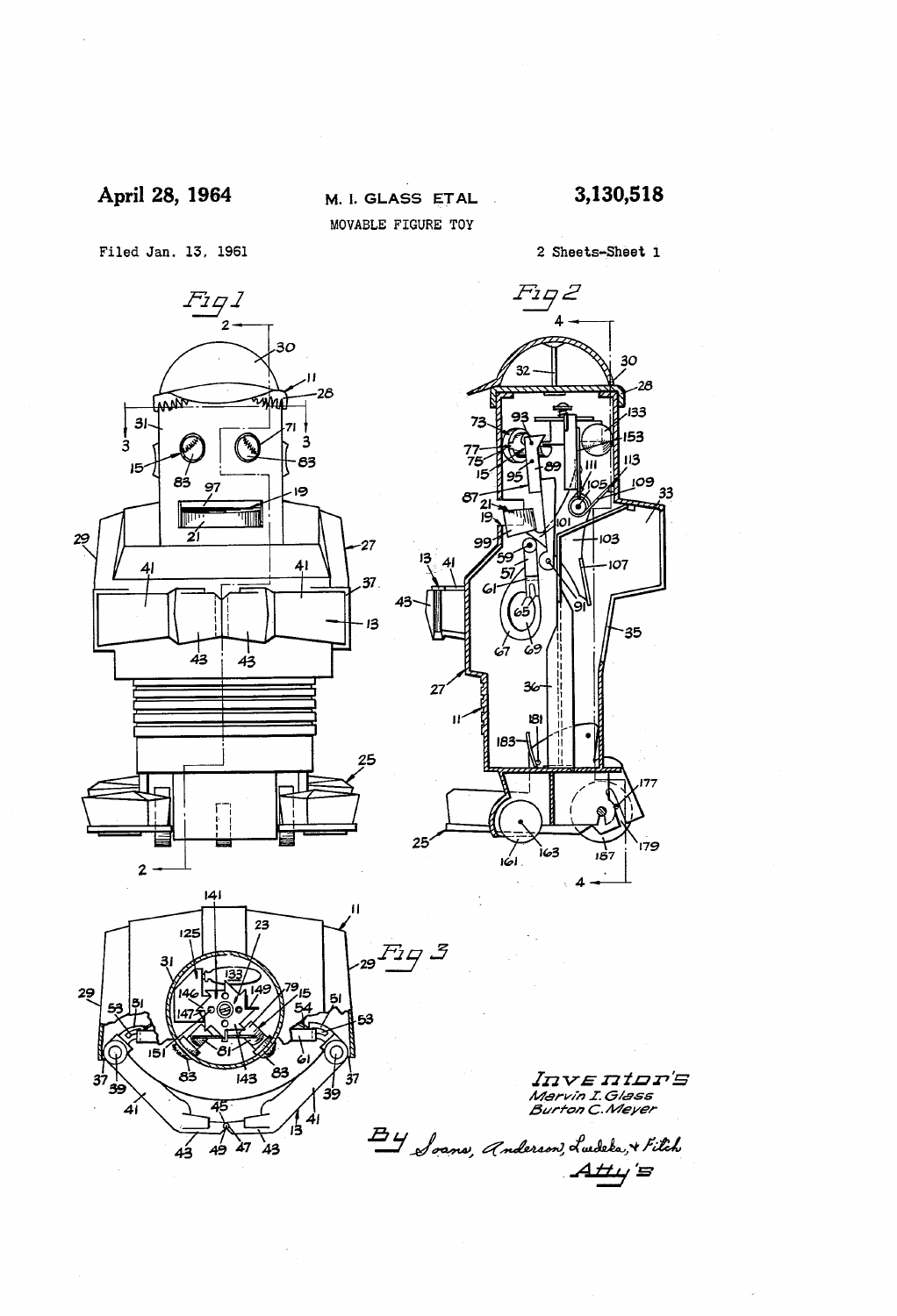April 28, 1964

Filed Jan. 13, 1961  $\sim$ 













*v e n ti* AAA V HAAAAHAHA<br>Marvin I. Glass<br>Burton C.Meyer E 4 Soams, Anderson, Laedeka + Fitch <u>HL/ S</u>

2 Sheets-Sheet 2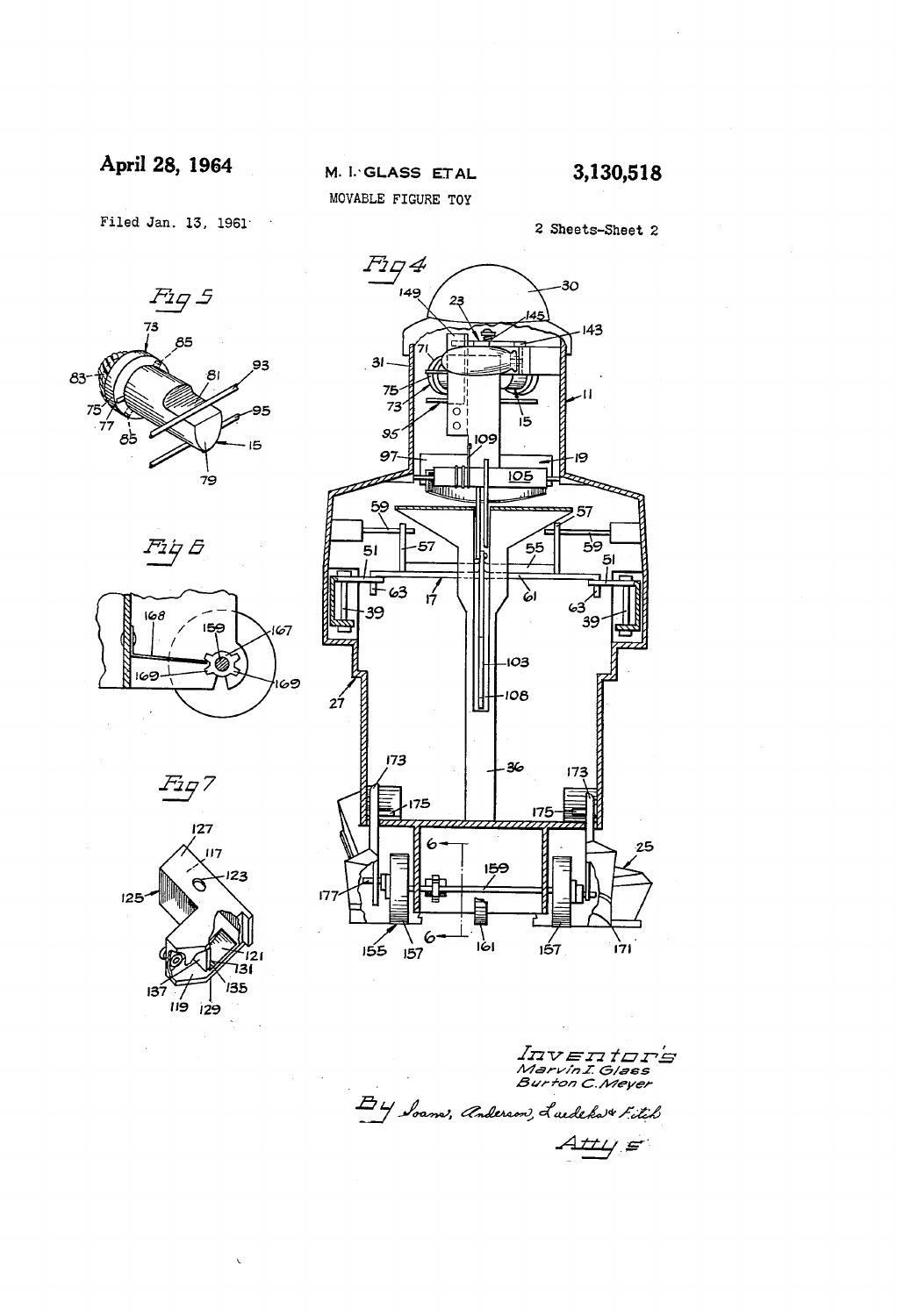O

5

1

### 3,130,518 MBWABLE FIGURE TOY Marvin I. Glass, 57 E. Ohio St., Chicago, and Burton C. Meyer, Chicago, Ill.; said Meyer assignor to said Glass Filed Jan. 13, 1961, Ser. No. 82,616<br>3 Claims. (Cl. 46-105)

This invention relates generally to toys, and more par ticularly to a hand-operated toy figure adapted to perform animated movements.

Toy figures resembling creatures of various sorts have always been a source of fascination to children. In order to initially interest a child and thereafter maintain his attention, such toys should have an attractive appearance attention, such toys should have an attractive appearance and desirably include action features resembling or sug gesting well-known human or animal activities.

While some of the previously available toys of this type have included certain action features, these toys have not incorporated a manually operable object-grasping fea ture, together with a transportation feature as well as 20 other associated features providing related movements of other parts of the figure so as to heighten the action real ism of the toy. One particularly desirable associated ac tion feature is a movable eye which is arranged so that the eyes appear to be following the movement of the 25 arms. Another example of a particularly desirable addi tional activity is an audible utterance feature which is accompanied by suitable jaw movement. Preferably, heighten the fascination of the toy by suggesting the con-  $30$  represents a mechanical robot.<br>veyance of some message. The body 11 comprises a tr

Accordingly, the principal object of the invention is to provide a hand-operable toy figure capable of performing tion is to provide a toy fiure which can be operated by a child to pick up various objects and transport then, while retaining the "feel" of grasping. Another object of the present invention is to provide a toy figure in which movement of the eyes of the figure is co-ordinated with 40 movement of the arms to provide a highly realistic effect. A further object of the invention is to provide a toy fig ure which is operable by a child to grasp an object, and which can also be operated to open and close its mouth while at the same time producing audible utterances of 45 different pitches. A still further object of the invention is to provide a toy figure containing a sound-producing means capable of producing audibly different sounds on successive actuations of the means.

Other objects and advantages of the present invention 50 will become apparent with reference to the following description and the accompanying drawings of one embodiment of the invention.

In the drawings:

IGURE 1 is a front view of a toy figure in accord-  $55$ ance with the invention;

FIGURE 2 is a sectional view taken along line  $2-2$ of FIGURE 1;

FIGURE 3 is a sectional view taken along line 3-3 of FIGURE 1 with parts broken away to show certain 60 of the interior components;<br>FIGURE 4 is a sectional view taken generally along

line  $4-4$  of FIGURE 2 with certain parts broken away to show certain of the interior components;

FIGURE 5 is a fragmentary view of one of the eyes  $65$  of the toy figure shown in FIGURE 1;

FIGURE 6 is a fragmentary view of a sound-producing arrangement which operates when the wheels supporting the toy revolve; and

FIGURE 7 is a fragmentary sectional view of a sound producing arrangement which operates when the jaw of 70 2

the toy figure is moved to open and close the figure's mouth.

The toy figure shown in the drawing is adapted to be carried and operated by the hand of a child and com prises a hollow body 11 on which are rotatably mounted a pair of arm members 13. The arm members 13 can be caused to move by the child so as to enable the figure to pick up and carry objects. A pair of eye members 15 are also rotatably mounted on the body 11. Suitable means 17 is provided to move the arm members and the eye members simultaneously so as to effect coordinated movement between them and create the impression that the figure is attentive to what it is picking up.

The body 11 is further provided with an opening 19 which simulates a mouth, and a movable jaw member 21 disposed adjacent this opening and movable so as to open and close the mouth. A sound-producing means 23 is connected with the jaw and is adapted to produce sounds of audibly different pitches on successive openings and closings of the jaw.

Means 25 simulating shoes are mounted on the bottom of the figure and movable so as to simulate the move-<br>ment of the feet when the figure is pushed in an upright walking position along a supporting surface. Thus, further realism is added to the toy.

More specifically, and with reference to FIGURES 1 and 2, the toy figure shown includes the hollow body 11 which may be formed to resemble various creatures, as for instance, an animal or man. The illustrated figure

The body 11 comprises a trunk 27, which is somewhat cylindrical in shape, is provided with sides 29 having a somewhat irregular contour, and is shown as being some what narrower at the bottom. A cylinder 31 of some what smaller diameter is disposed on the top of the trunk 27 to form the head and includes a hair-simulating ring 28 surrounding its upper portion. A cap 30 is rotatably mounted on an upstanding rod 32 and can be rotated to various positions so as to add to the fascination provided by the toy.

The walls of the trunk 27 project outwardly somewhat at the rear of the toy (FIGURE 2) to form a cavity 33 which wili accommodate movement of certain of the in terior parts, and an opening 35 is provided at the rear of the body 11 to accommodate the hand of the child and permit access to certain of the interior parts which control the animated activity of the toy. A generally vertical support member 36 is disposed within the body 11 to add structural stability to the toy, while also serving as a handle to facilitate carrying. The handle is dis posed such that it can be held by the hand of the child while the child is operating various of the internal mov able parts of the toy with its thumb or fingers, as will be described in further detail shortly.

The arm members 13 are mounted on the body 11 so as to be free to move in a substantially horizontal plane with the outer ends of the arm members moving toward and away from one another in an arcuate path. More specifically, the arm members 13 extend outwardly from the interior of the body through openings 37 near the forward portion of the trunk and adjacent the sides 29 and are rotatably attached to the trunk 27 by means of substantially vertical hinge pins 39, one of which is suitably mounted within the body 11 adjacent each of the openings 37.

Each of the arm members 13 comprises a hollow tubular forearm 41 of rectangular cross-section, and a hand member 43 which is disposed inwardly at an angle to the longitudinal axis of the forearm 41 to provide an effective grasping action. The forearms 41 and hand members 43 are of such combined length that when the arm members 13 have been moved toward each other a sufficient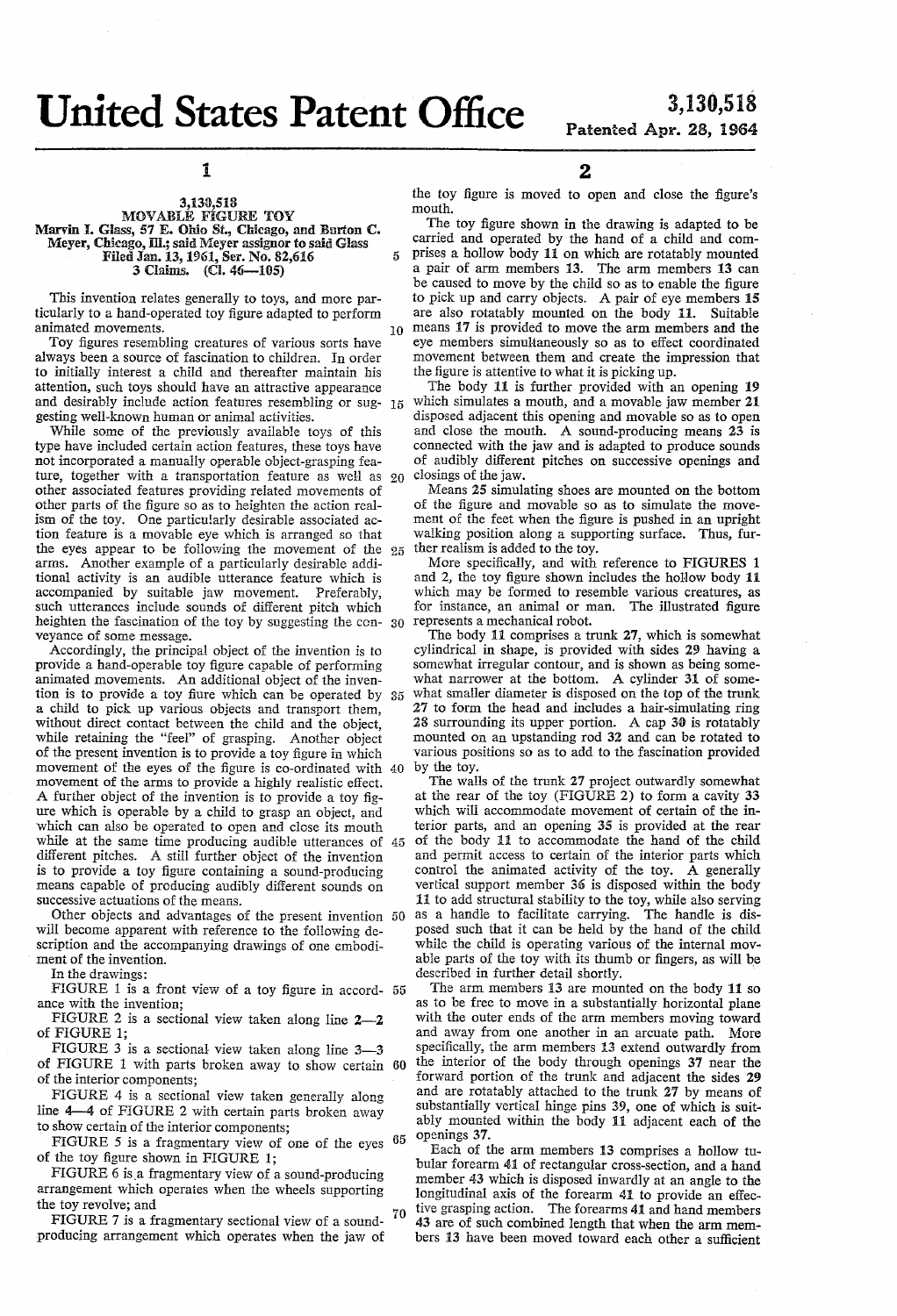$\tilde{\mathbf{a}}$ 

distance, the leading edges 45 of the hand members 43 contact one another.

In order that the arm members may be more effective to grasp an object, the leading edges 45 of each of the hand members 43 is provided with a generally vertical elongated recess 47 of semi-circular cross-section, which in contact to form a cylindrical groove  $49$  (FIGURE 3). Grasping of an object is also enhanced by the fact that the line of contact of the leading edges is somewhat spaced  $10<sup>2</sup>$ from the front wall of the trunk 27.

Attached to each of the arm members 13 at its inner extremity and adjacent the point where it is hinged to the body 11 is a horizontally extending lever 51 having an arcuate slot 53. Each of the horizontal levers 51 is 5 adapted to be engaged by the arm and eye moving means 17 which will hereinafter be described. A strip of re silient material 54 is disposed adjacent the lever 54 of each arm with one end adapted to be contacted by the lever 51 as it moves with the arm 15. The interaction  $20$  of the strip 54 and the lever 51 provides a creaking noise as the arms are moved thus adding to the fascination which the toy provides.

The arm and eye moving means 17 comprises a horizontally disposed supporting bar 55 having an upwardly 25 extending bracket 57 fixed to each of its ends. Each of the brackets 57 is pivotally hung on the adjacent in wardly projecting ends of a pair of horizontally disposed circular rods 59. The circular rods 59 are fixed in align ment to each other in the opposite walls of the body 11, thereby defining a horizontal axis about which the supporting bar 55 is free to rotate.<br>Fixedly attached to the lower surface of the supporting

bar  $55$  is an arm-connecting bar  $61$ , which extends past the ends of the horizontal supporting bar  $55$  and occupies a position in partially overlying relation to the horizontal levers 51. Depending downwardly from each end of the bar 61 is a bracket 63 which has a pair of spaced apart prongs 65 (FIG. 2), one of which is positioned within the slot 53, while the other prong is positioned outside 40 the slot and adjacent the forward edge of the lever 51. In this manner, the levers 51 and hence the arms 13 will be caused to rock about a vertical axis in response to swinging of the brackets 63 about a horizontal axis.

In order that the arm-connecting bar  $61$  can be  $45$  moved by the child so as to move the arms 13, a trigger 67 is attached to the supporting bar 55 and the armconnecting bar 61. The trigger 67 depends downwardly from the bars 55 and 61 and includes an opening 69 to  $67$  is thus disposed such that it can be moved by the forefinger of the child when the vertical support 36 is gripped in the hand.<br>In moving the arms 13 to the closed position for accommodate one finger of a child's hand. The trigger 50

In moving the arms 13 to the closed position for grasping an object, the child moves the trigger 67 in a 55 rearward direction, thus causing the supporting bar 55 and the connecting bar 61 to rock in the counterclockwise direction, as seen in FIGURE 2, about the horizontal axis defined by the rods 59. Rocking movement of the bars 55 and 61 causes related movement of the brackets  $63$  which are in engagement with the horizontal levers  $51$ , thereby causing the arm members 13 to be rocked about their hinge pins into contact with one another, both arms moving simultaneously through substantially similar paths.<br>When it is desired to move the arms to the open posi-

tion, the trigger 67 is moved in a forward direction, thus causing the brackets 63 to rock in a clockwise direction as seen in FIGURE 2 and, by virtue of the interaction of the brackets **63** and horizontal levers **51**, causing the 70 arm members to move away from one another into an open position. The amount of force applied to maintain a grasp on a particular item can be varied as necessary to support the item by varying the force with which the

4. with the figure still has the "feel' of grasping an object, even though he does not directly contact the object. Referring now to the eyes of the figure, the forward

wall of the head 31 includes a pair of openings 71 which

are adapted to receive a pair of eye sockets 73 which support the eye members 15. The eye sockets 73 can be seen best in FIGURE 2 and comprise a circular ring 75 having an annular groove (not shown) in its inner cir cumference. A pair of openings 77 are provided in the inner wall of the eye socket 73 and are in communication with the eye socket groove. The openings 77 are dis posed diametrically opposite to one another, and serve to permit the eye members 5 to be seated in the socket 73, as will be hereinafter described.

The eye members 15 are seated in the sockets 73 as shown in FIGURE 5. Each of the eye members comprises a generally cylindrical body section 79, the upper rear portion of which is cut away to provide a relatively flat horizontal surface 81. Each of the eye members is provided with a convex forward end surface 83 which is

30 insertion of the lugs 85 into the openings 77, the eye Iy shielded by an eye-lid (FIGURE 1).<br>In order that the eye-members 15 may be held within the eye socket 73, each eye member is provided with a pair of lugs 85 which protrude from diametrically opposite sides of the body section 79 of the eye member immediately behind the convex end surface 83. The lugs  $85$  extend at an angle to the fiat upper surface 81 at the rear of the eye members, such as for example 30°. After member is then rotated so as to maintain the eye member within the socket ring 75 and to provide a downwardly and outwardly inclined axis of rotation. Once the eye member has been inserted in the socket 73 in this manner, it is free to pivot about the axis defined by the lugs 85 and thus simulate glancing movement of an eye which is both downward and inward as the arms move to-

gether.<br>In order that the eve members may be made to pivot about the axis defined by the lugs 85, and also that this rotation may occur simultaneously with the movement of the arm members 13, the trigger 67 is connected through suitable means 87 for causing pivoted movement of the eyes in co-ordination with movement of the arm members.

The means 87 (FIG. 2) comprises a bracket 89 which is pivotally fixed at its lower end to the trigger 67 by a rivet or similar fastner 91, and extends upwardly approximately midway between; and to a point above, the eye members i5. A rod 93 extends through the bracket 89 such that it is disposed in overlying relation to the fiat surfaces 81, of each of the eye members, and a econd rod 95 extends through the bracket 93 such that

it is disposed in underlying relation to the rearwardly extending portion of each of the eye members (FIG. 3). Accordingly, vertical movement of the rods 93 and 95 is effective to cause pivotal movement of the eye members<sup>®</sup>

 $60$ about the axis defined by the lugs 85. ing means, the opening 19, provide in the head 31 to simulate the mouth, can be seen in FIGURES 1, 2, and 4 of the drawing and takes the form of a curved slot 97 which extends across the front and a portion of the sides of the outer surface of the head.

65 The jaw member 21 is disposed within the body  $11$ adiacent the mouth opening  $\mathbf{19}$  and is in the form of an inverted cup 99 supported on a forwardly extending arm 101 of a bracket 103. The bracket 103 is rotatably mounted on a horizontally extending hinge pin 105 fixed to the walls of the body 11. The jaw is therefore rotatable about the hinge pin 105 so as to effect opening or closing of the mouth opening 19 when the bracket 103 is moved.

trigger is displaced rearwardly. Thus, a child playing 75 child so as to open and close the mouth 19, a push plate In order that the bracket 103 may be moved by the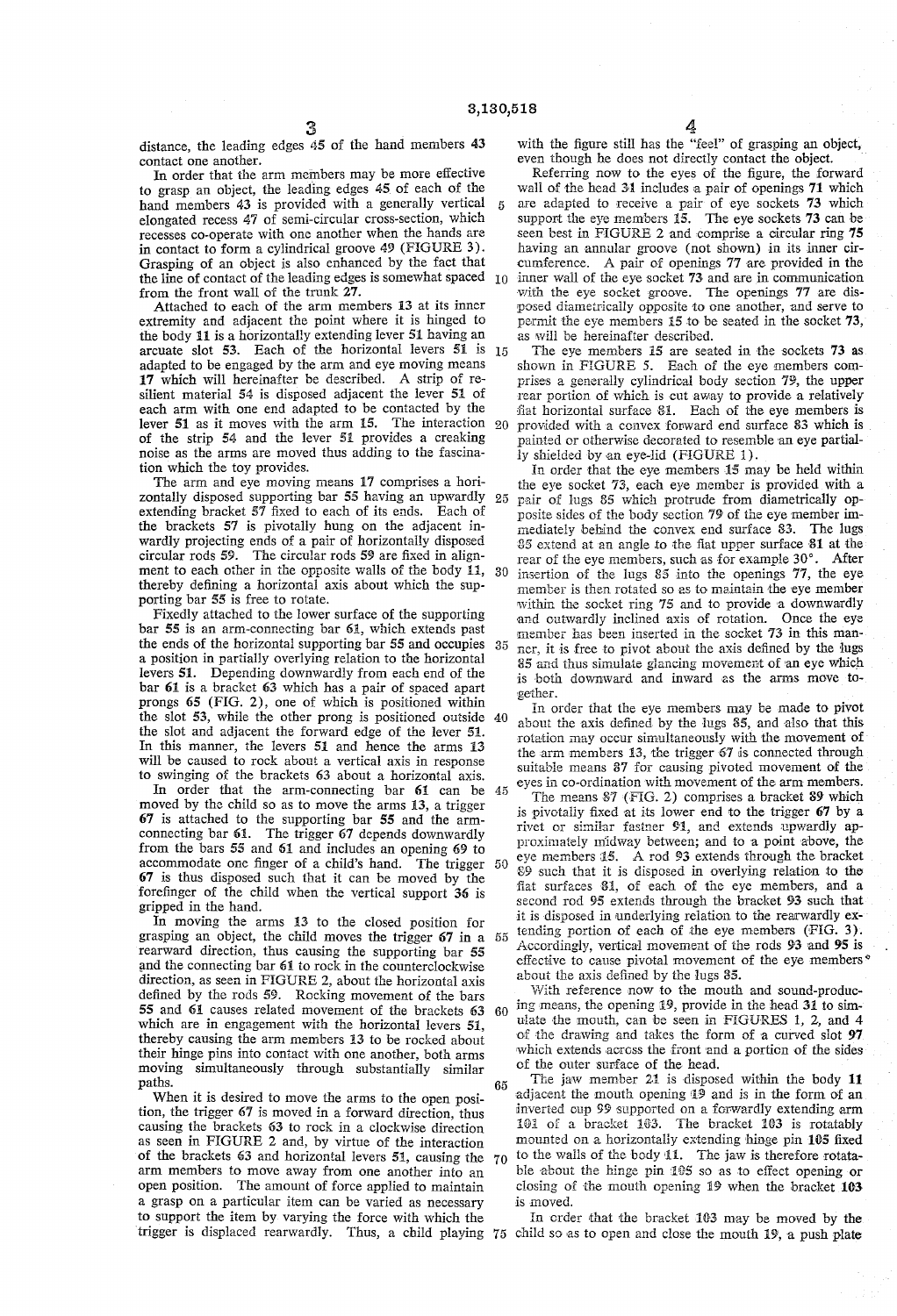$\mathbf{g}$ 

5<br>107 extends along the rearward edge of the bracket 103, which plate can be pushed with the thumb to close the mouth. An opening 108 is provided in the vertical support 36 to provide clearance for rocking movement of the bracket 103. Thus, when the vertical support 36 is gripped by the child, the jaw 21 may be operated by means of the thumb. It is noted therefore that the arms and eyes of the toy, as well as the jaw, can be operated by the fingers and thumb of the child simultaneously

is carried or otherwise supported.<br>The jaw is maintained in a normally open position by<br>a biasing means 109 in the form of a coil spring disposed. about the hinge pin 105. One end 111 of the biasing means  $109$  is supported against a portion of the bracket  $15$ 183 and the other end 133 engages the rearward wall of the body  $\overline{11}$  so as to urge the jaw toward the open position.

To increase the fascination which the toy provides, a sound-producing means  $23$  adapted to produce audibly  $20$ different sounds on successive actuations of the means is disposed within the head 31 of the body 11. The sound-producing means is connected to the jaw bracket 103 so as to be actuated by movement of the jaw 21, as will be described shortly. 25

The sound-producing means 23 comprises a resonat ing chamber 117 (FIG. 7) connected to an air passageway 119. A wedge 121 having a knife edge 131 is disposed partially within the chamber 117 in adjacent re lation to the air passageway 119 and is adapted to cause 30 a vibration of an air column within the resonating chamber 117 when a current of air having a relatively high velocity passes over it. The resonating chamber 117 includes, intermediate its ends, an aperture 123 which is vary the effective isngth of the air column and thus vary the frequency at which the air column resonates. Thus, audibly different sounds are produced, depending on whether the aperture is opened or closed.

shown most clearly in FIGURE 7, comprises a hollow L-shaped enclosure 125 having one leg 127 which constitutes the major portion of the resonating chamber 117, and a second leg or base 129 which constitutes the major portion of the air passageway 119 leading to the resonating chamber. 45

Disposed at one end of the resonating chamber 117 and adjacent to the end of the air passageway 119 is the wedge 121. The wedge forms a portion of a wall of the enclosure  $125$  and is adapted to cause a vibration of the  $50$ air column within the resonating chamber 17 when air is passed across its knife edge 131 at a relatively high velocity.

Means are provided for causing air to flow through the air passageway  $119$  and across the knife edge 131 of 55 the vibratory member. Said means comprises a com pressible bulb  $133$  (FiG. 3) connected to the outer end of the air passageway 119, and a slot 135 located in the wall of the passageway immediately adjacent the edge 131 of the wedge 121. Accordingly, when the bulb 133 is 60 collapsed, air will pass from the buib, through the air passageway 119, across the edge 131 of the wedge 121, and through the slot 35. The passage of air across the knife edge of the wedge 121 causes the air column to vibrate.

To insure that the air will have sufficient velocity to cause a substantial vibration of the air column, the air passageway 119 is considerably restricted by an internal wall panel 137 immediately adjacent the edge of the slot 135 opposed to edge 131 of the wedge 121. This reduces  $70$ the cross-sectional area of the air passageway 119. Since the rate of flow of air through the air passageway is the same at both ends of the passageway, and since the quantitative rate of flow is directly proportional to both the cross-sectional area of the passageway and the veloc-  $75$  of the jaw.

ity of air through the passageway, the decrease in cross sectional area results in a corresponding increase in the velocity of the air.<br>The effective length of the air column in the resonating

chamber can be changed to produce audibly different sounds by suitable means for opening and closing the aperture 123. In the disclosed construction, this means includes a valve means 145.

 $\mu_0$  143 rotatably mounted on the upper surface of the en-The valve means 41 comprises a relatively flat disc closure 125 on an upstanding pin 145. The particular disc shown in FIGURE 3 is provided with eight teeth 145 which project outwardly from the rim of the disc and define a series of generally right angular notches 147 spaced about the perimeter of the disc. As will be described in further detail shortly, the teeth 146 are adapted to be engaged by a ratchet arm 149 when the device is actuated, thereby rotating the disc 143 approximately 45° upon each engagement by the ratchet arm.

The disc 143 is disposed in overlying relation to the aperture 123 so as to be capable of closing the aperture 23. However, the disc includes four openings 151 which are spaced approximately 90° from one another and are disposed so that one of the openings 151 will align with the aperture 123 of the resonating chamber 117 each time the disc 143 is rotated approximately 90°.<br>Since the disc rotataes only  $45^{\circ}$  each time it is engaged by the ratchet arm 149, it will be seen that the aper-<br>ture 123 is opened every other engagement of the ratchet arm with the disc.

adapted to be selectively opened and closed so as to 35 and which extends upwardly for engagement with the More specifically, the sound-producing means  $23 \times 40 \times 149$  is rocked backward and forward by the jaw bracket In order that the sound-producing means may be actuated upon the opening and closing of the jaw 21 of the figure, the jaw bracket 103 includes an arm part 153 which supports the before mentioned ratchet arm 149 compressible bulb 33. The ratchet arm 49 constitutes a spring blade which is biased to the left as seen in FIG URE 3, i.e., toward the disc 143, but is laterally resilient so as to permit side-to-side movement as the ratchet arm 163. When the jaw bracket is in its normal position with the jaw 21 in its open position, as shown most clearly in FIGURE 3, the ratchet arm 49 occupies a position within one of the notches 47 of the disc 143.

In the operation of the jaw 21 and actuation of the sound-producing means 23, the push plate 107 of the bracket 103 is moved inwardly, causing the bracket 103 to pivot about the hinge pin 105, thereby moving the jaw 21 to a position closing the mouth opening 19. At the same time, the arm part 153 rocks rearwardly, there-<br>by compressing the bulb 133 and causing a flow of air through the passageway 119 and past the knife edge 131 of the wedge 121. This flow of air causes the air column to vibrate so as to produce an audible sound. The fre quency at which the air column resonates and hence the pitch of the resulting audible sound wave depends upon whether the aperture 123 is open or closed, i.e., whether one of the openings 151 in the valve disc 143 is aligned with the aperture 123.

When the ratchet arm 149 is carried rearwardly by the arm part 153 a sufficient distance, it rides off the edge of the particular tooth 146 against which it was engaged and, in view of its biased condition, shifts sideways toward the center of the figure, for engagement in the next notch be tween the teeth. When pressure on the push plate 107 is 65 subsequently released, and the bracket 103 rocks counterclockwise, as seen in FIGURE 2, by action of the biasing means 107, the ratchet arm 147 is carried in a forward direction, thereby rotating the disc  $143$  about  $45^\circ$  in the clockwise direction as seen in FIGURE 3. Suitable stops (not shown) may be provided to determine the limiting positions of the ratchet arm  $149$ . Thus, the audible sound is produced during closing of the jaw, while the valve disc 143 is rotated during the subsequent opening movemen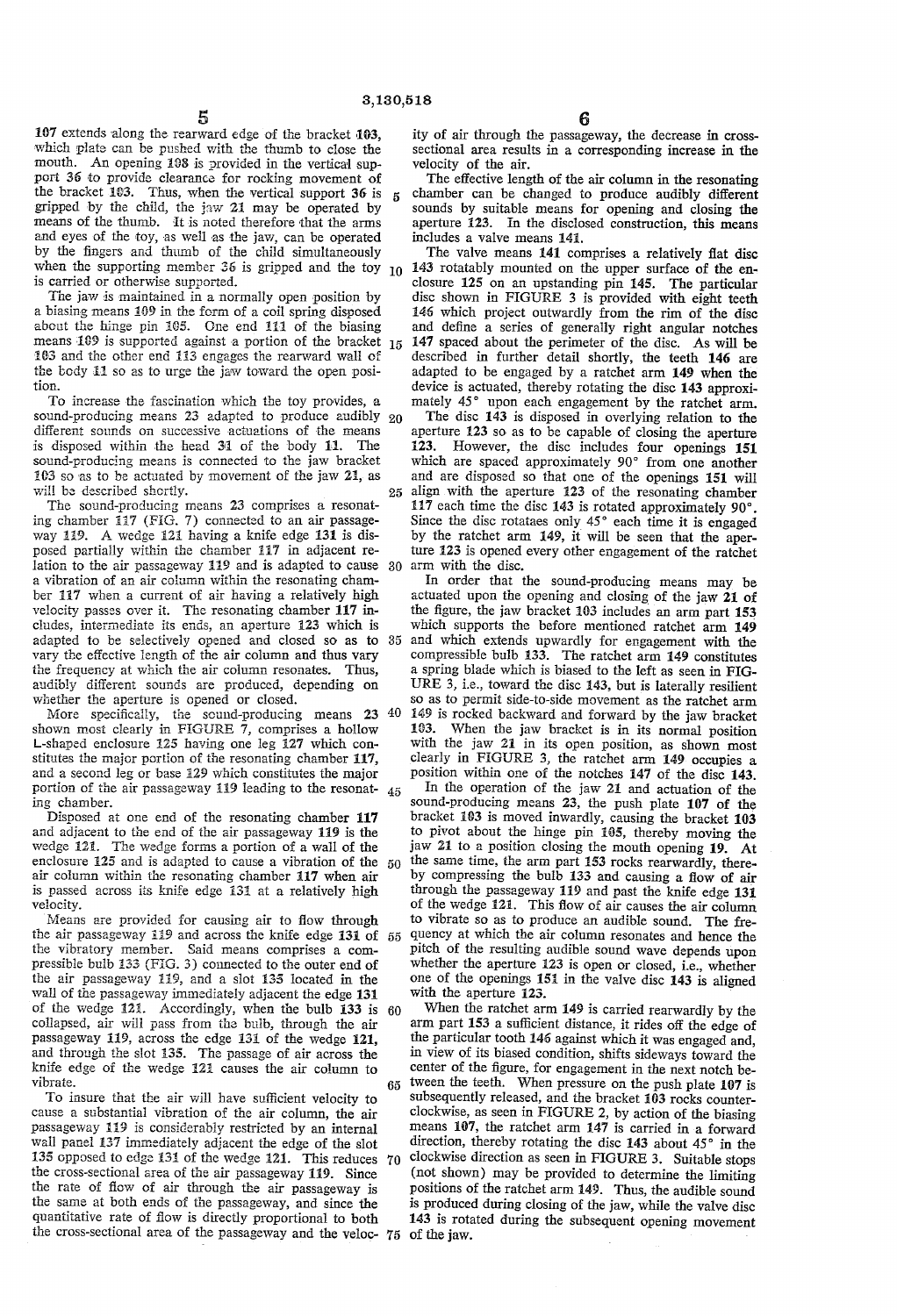$\mathbf{5}$ 

Of course, the pitch determining arrangement can be varied in many ways, as for instance, by providing the resonating chamber 117 with a number of apertures of member 121 and by providing the valve disc 143 with a series of apertures which are selectively alignable with the apertures in the resonating chamber.

In order to facilitate movement of the figure, when it is carrying objects or otherwise, a set of wheels 55 is provided at the lower end of the trunk 27 of the body  $11.10$ The set of wheels 55 comprises a pair of relatively large wheels 157 fixedly mounted on a single horizontal axle 159 near the rear of the toy, and a single smaller wheel 161 mounted near the center of an axle 163 disposed near the front of the figure. Both of the axles 159 and 163 15 are rotatably journaled in the side walls of the figure.<br>The larger wheels 157 are located in indentations provided in the opposite sides of the lower portion of the trunk 27.

When the toy is pushed along a supporting surface, a 20 clicking sound is produced by a sound-producing means which is shown in FIGURE 6 and which is connected to the axle 59 for operation incident to rotation of the wheels. The sound-producing means comprises a toothed wheel 167 fixed to the axle 159 and a resilient strip 168 fixed to the inner surface of the front wall of the trunk 27 and disposed as to be contacted by the teeth of the wheel 167. As can be seen in FIGURE 6, the teeth 169 of the wheel are irregularly spaced around the wheel 167 so as to produce a clicking sound, in co-ordination with the walking movement of the foot members 25, thereby adding to the fascination provided by the toy. 30

In order that the toy may be caused to create a walking impression, a pair of foot members 25 are provided adjacent the set of wheels 155. Each of the foot members comprise a hollow body 171 with an inner wall 173 extending upwardly in adjacent relation to one of the wheels 157 and inwardly of the exterior sides of the trunk above the wheel. The inner wall 173 is connected to the trunk 27 near its upper end by means of a pivot pin 175. The foot member is thus free to pivot about the pin 175.

The foot members 25 are caused to pivot about the pins 175 by suitable means comprising a cam rod 177 which projects outwardly from the outer side of each of the larger wheels 157 and into engagement with a cam slot 179 provided in the inner wall 173 of each foot body 171 near the heel. The slot 179 is inclined so that its extended axis will pass through the pin 175 about which the associate foot member pivots. When the large wheels rotate, the cam rods 177 move in the respective cam slots 79, causing each of the foot members 25 to pivot about their respective pivot pins 175. Since each foot member 29 is formed to resemble a shoe, their movement simu lates a walking action. In order to insure that the foot members pivot in substantially one plane, a pin 181 is provided which projects inwardly from the inner wall 173 and engages an arcuate ledge or guide 183 to provide support for the foot member as it pivots. Preferably, the foot members 25 do not move in the same direction at outwardly from the side of each of the larger wheels 157 are located about 180° out of alignment. In this manner, when the toe of one of the foot members 25 is moved in an upward direction, the toe of the other member is moving in a downward direction, thereby more effectively simulating a walking movement.

The disclosed toy provides fascination for a child both because of the animated movements which it performs, and also because of the control exercised by the child in grasping and transporting objects. Further, the various operable features of the toy disclosed can be actuated si multaneously by the child so as to add to the realism which the toy provides.

Various of the features of the invention are set forth  $_{75}$ in the following claims.

What is claimed is:

25 grasped. 35 about an inclined axis, each of said eye members being 1. A hand-operated toy figure comprising a hollow body having an opening in a wall thereof to accommodate a hand of a user, an elongated arm member mounted adjacent one of its ends on each of opposite sides of said body for swinging movement about a generally vertical fixed axis, said body having a wall defining a pair of eye openings, an eye member mounted on said body adjacent each of said eye openings for rotation about an inclined axis, each of said eye members being provided with a ing, and a selectively movable manually operable lever within said body interconnecting said arm members and connected to said eye members to effect controlled swinging movement of said arm members from a position in which said arm members are spread relative to one another to a position i nwhich their outer ends are proximate while concurrently causing pivotal movement of said eye members about their respective axes so as to move said simulated pupils downwardly and toward one another, whereby the figure can be caused to grasp an object by means of said arm members and to move its eyes so as to convey the impression that it is visually following the movement of the arm members toward the object to be 2. A hand-operated toy figure comprising a hollow body having an opening therein to accomodate a hand of a user, wheel means rotatably mounted at the lower end of said body, a pair of foot members pivotally mounted on said body near the lower end thereof, said foot mem bers being connected to said wheel means so as to be rocked about said pivot when said wheels rotate, said erally in opposite directions to one another, an elongated arm member mounted adjacent one of its ends on each of opposite sides of said body for swinging movement about a fixed axis, said body having a wall defining a pair of eye openings, an eye member mounted on said body adjacent each of said eye openings for rotation provided with a simulated pupil on a surface visible through said eye opening, and a selectively movabie manu ally operable lever within said body connected to said

 $_{45}$  swinging movement of said arm members from a position 50 simulated pupils downwardly and toward one another, 55 grasped. arm members and said eye members to effect controlled in which said arm members are spread relative to one another to a position in which their outer ends are proximate while concurrently causing pivotal movement of said eye members about their respective axes so as to move said whereby the figure can be caused to grasp an object by means of said arm members and to move its eyes so as to convey the impression that it is visually following the movement of the arm members toward the object to be

60 for swinging movement about a lixed axis, said body having a wall defining a pair of eve openings, an eye member 65 surface visible through said eye opening, and manually 70 3. A hand-operated toy figure comprising a hollow body having an opening therein to accommodate a hand of a user, an elognated arm member mounted adjacent for swinging movement about a fixed axis, said body having a wall defining a pair of eye openings, an eye member mounted on said body adjacent each of said eye openings for rotation about an inclined axis, each of said eye<br>members being provided with a simulated pupil on a<br>surface visible through said eye opening, and manually<br>operable means within said body for effecting selective controlled Swinging movement of said arm members from a position in which said arm members are spread relative to one another to a position in which their outer ends are proximate while concurrently causing pivotal move ment of said eye members about their respective axes so as to move said simulated pupils downwardly and toward one another, whereby the figure can be caused to grasp an object by means of said arm members and to concurrently move its eyes so as to convey the impression that it is visually following the movement of the arm